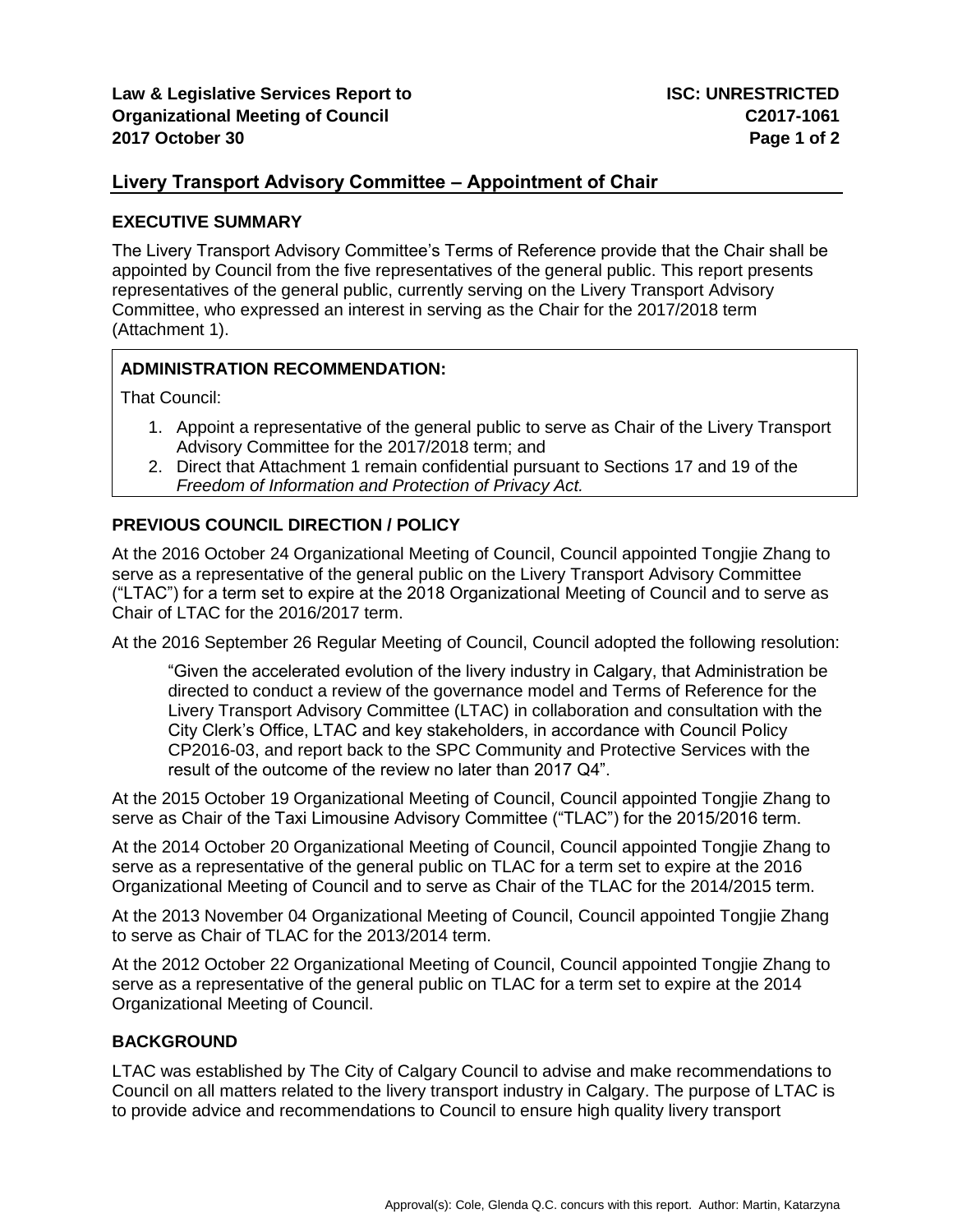# **Livery Transport Advisory Committee** – **Appointment of Chair**

services and to create and maintain a sustainable industry as specified in the Livery Transport Bylaw 6M2007. The objective is to ensure public safety, service quality and consumer protection for customers and service providers. LTAC follows the direction of Council by responding to Council's requests and making recommendations.

The full composition of LTAC is eighteen members, who meet the eligibility criteria as set out in the Terms of Reference, and are appointed by a resolution of Council. The current composition of LTAC is detailed in Attachment 2. LTAC members are appointed for a one or a two year term to allow for staggering. Each LTAC member may serve up to a maximum of six consecutive years, unless otherwise approved by a two-thirds vote of Council.

### **INVESTIGATION: ALTERNATIVES AND ANALYSIS**

In accordance with the Terms of Reference, the Chair of LTAC shall be appointed by Council from the five representatives of the general public. In order to provide Council with information to assist with appointing an interested and qualified member as Chairperson for the 2017/2018 term at the annual Organizational Meeting, Administration requested that the incumbent members of LTAC, representing the general public, be canvassed for an expression of interest. The expressions of interest are provided for Council's consideration in Attachment 1.

At the time of authoring this report, applicants seeking an appointment as representatives of the general public, who have not served a previous term on LTAC, have not been canvassed for an expression of interest in serving as Chair of LTAC for the 2017/2018 term. Once Council completes the appointment of the four representatives of the general public at the Organizational Meeting, and should the appointment of a Chairperson not occur at the Organizational Meeting, Administration will canvass the new membership and return to a future Meeting of Council with their expressions of interest.

## **Stakeholder Engagement, Research and Communication**

The incumbent representatives of the general public on LTAC were canvassed for an expression of interest in serving as Chair of LTAC for the 2017/2018 term.

### **Strategic Alignment**

This report aligns with Council's priority of a well-run city: "Calgary's government is open, responsive, accountable and transparent, delivering excellent services at a fair price. We work with our government partners to ensure we have the tools we need" (*Action* Plan 2015-2018).

### **Social, Environmental, Economic (External)**

No social, environmental, or external economic implications have been identified.

### **Financial Capacity**

### *Current and Future Operating Budget:*

There are no current and future operating budget impacts.

### *Current and Future Capital Budget:*

There are no current and future capital budget impacts.